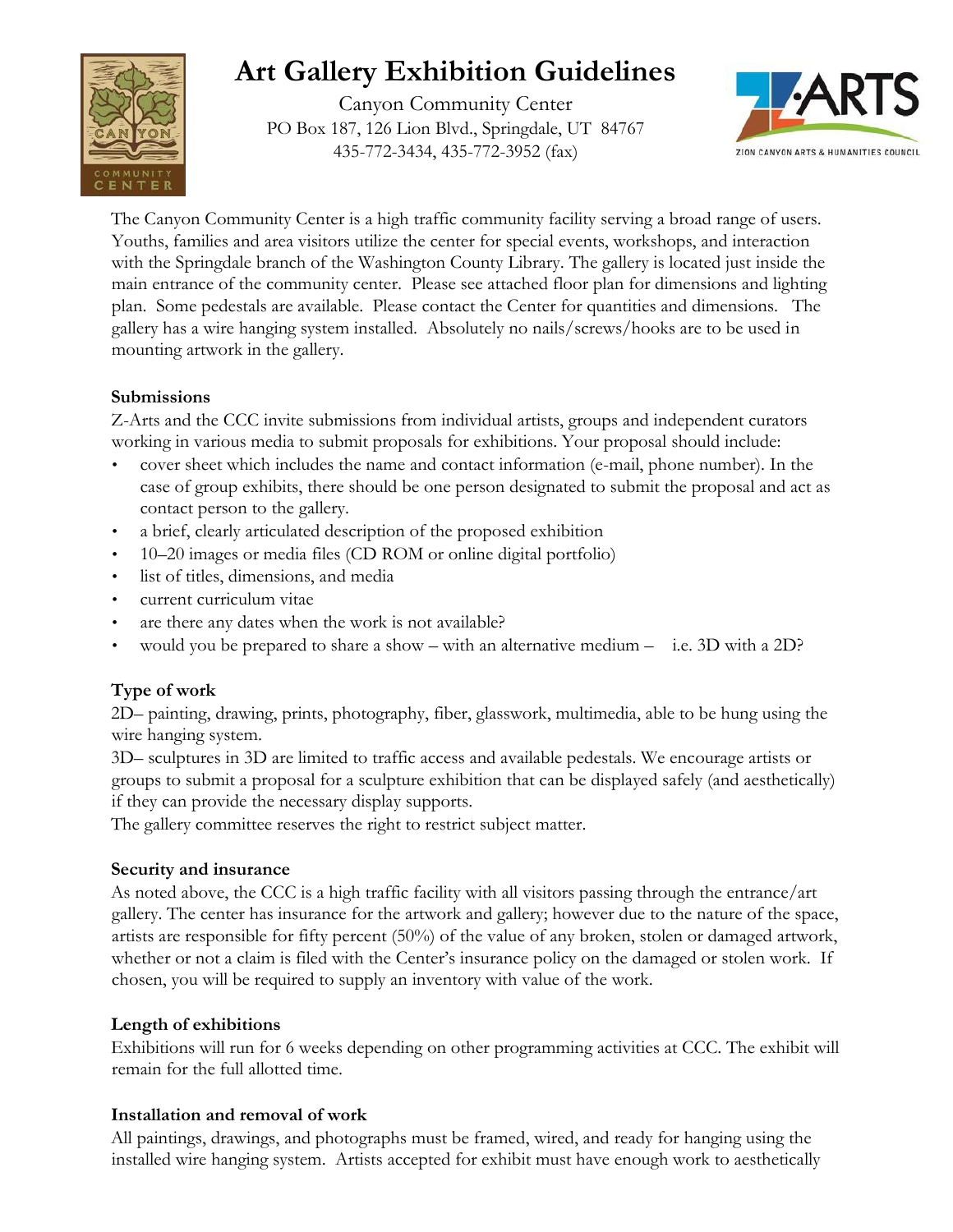Adopted January 10, 2007. Revised July 1, 2014 1 fill the space. Artists must supply their own labeling, which should be mounted to do no damage to gallery walls. Labeling may include title, medium, date of creation, etc., but may not include purchase information or pricing. Installation will be from NOON the day before the show opens.

Removal will be before NOON the Monday after the show ends. Shows will normally end on Saturday, so if you need Sunday after 12 noon to dismantle the show, please make prior arrangements with the Z-Arts Visual Arts Chair at zarts@springdaletown.com.

Exhibitions will be installed by the artist(s) with assistance from Z-Arts and supervision from CCC staff. If special requirements are necessary for the installation of an exhibition then the artist(s) will work with Z-Arts and CCC staff to ensure safe and appropriate installation without damaging the gallery walls. Artists will be responsible for any additional costs if specialized assistance or equipment is required. All artwork must be removed from the premises by noon on the Monday after the close date unless other arrangements are made with Z-Arts Visual Arts Chair and CCC staff.

Z-Arts and the CCC will ensure gallery space and walls will be ready for hanging prior to installation of work. At the end of exhibition, the artist will be expected to return the space and walls to the same "ready to hang" condition. Please do not remove ANY portion of the wire hanging system.

#### **Sale of artwork**

Artwork and other merchandise (CDs, books and other incidental work) may only be purchased directly between the buyer and the artist or their designated local gallery during the exhibit's Artist Reception. Artist Receptions must be scheduled with Z-Arts. The CCC, Z-Arts and library staff are NOT allowed to assist in any purchases or transactions. Pricing information may only appear on 8  $\frac{1}{2}$  x 11 printed pages on a single pedestal, during the Artist Reception. We encourage you to keep a supply of business cards, contact information and a guest book on the pedestal. If a work is sold during the show, it must remain with the show until the show's conclusion.

## **Publicity and promotion**

Z-Arts and the CCC will support artists to the best of their ability and resources by networking with the local town mailing list, Z-Arts membership announcements, and other organizations to promote exhibitions via the web. Other promotion options can be discussed with the Z-Arts Visual Arts Chair. Costs associated with the design, production and direct costs of distribution of promotion materials and opening reception is the responsibility of the artist(s). Artist(s) must notify the Z-Arts Visual Arts Chair in advance if an opening reception is requested in order to schedule and coordinate with CCC staff.

#### **Exhibition agreement form**

If an artist or group is offered an exhibition at the CCC Art Gallery they will have 2 weeks to accept or decline the offer. If accepted, an Exhibition Agreement Form must be completed and returned to the Z-Arts Visual Arts Chair by the deadline.